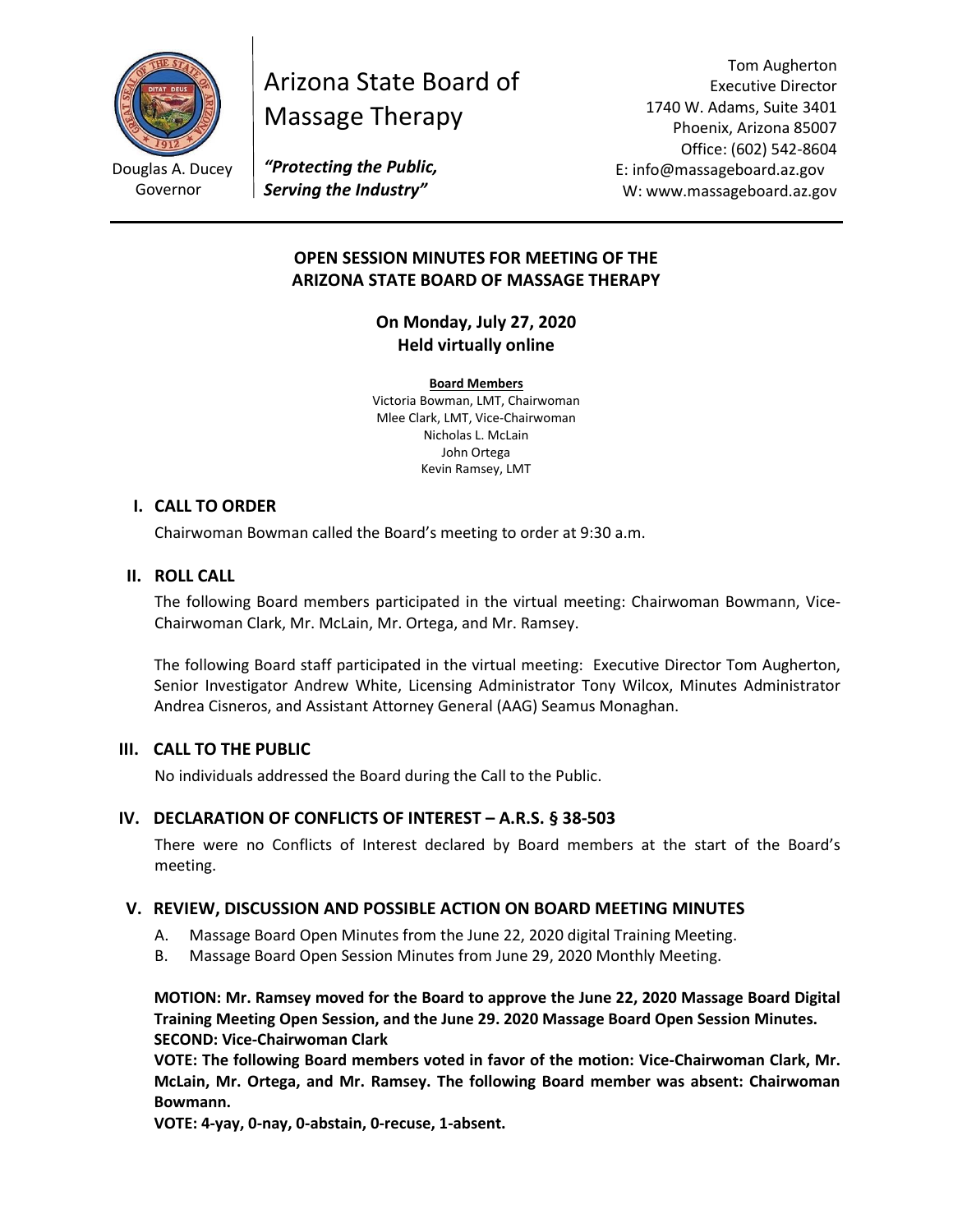#### **MOTION PASSED.**

## **VI. ITEMS FOR BOARD REVIEW, DISCUSSION AND POSSIBLE ACTION**

A. Formal Hearing(s)

Vacant

B. Formal Interview(s)

(1) 20-144 Richardson, Joshua

Mr. Richardson and Complainant NW participated in the virtual meeting during the Board's consideration of this matter.

**MOTION: Mr. Ramsey moved for the Board to adopt the factual allegations in the Board's Investigatory Report as the Findings of Fact and the grounds for disciplinary action as the Conclusions of Law pursuant to A.R.S. § 32-4253.B.2(e) and (g), and issue a disciplinary Board Order for 12 Months License Suspension. Within 12 months from the effective date of this Order, the Respondent shall pay a \$500 Civil Penalty. Respondent shall obtain no less than 12 hours of Board-approved Continuing Education in business ethics and draping, 6 of which shall specifically regard business ethics, to be completed within 12 months from the effective date of this Order. The Respondent shall provide the Board with proof of successful completion of the CE credit hours.** 

**SECOND: Vice-Chairwoman Clark** 

**VOTE: The following Board members voted in favor of the motion: Chairwoman Bowmann, Vice-Chairwoman Clark, Mr. McLain, Mr. Ortega, and Mr. Ramsey. VOTE: 5-yay, 0-nay, 0-abstain, 0-recuse, 0-absent.** 

#### **MOTION PASSED.**

(2) 20-153 Angel, Chris

KH participated in the virtual meeting during the Board's consideration of this matter. Mr. Angel did not appear and Board staff's attempts to reach him to participate in today's proceedings were unsuccessful.

## **MOTION: Chairwoman Bowmann moved for the Board to continue the Formal Interview to the September 2020 meeting.**

**SECOND: Vice-Chairwoman Clark** 

**VOTE: The following Board members voted in favor of the motion: Chairwoman Bowmann, Vice-Chairwoman Clark, Mr. McLain, Mr. Ortega, and Mr. Ramsey. VOTE: 5-yay, 0-nay, 0-abstain, 0-recuse, 0-absent. MOTION PASSED.** 

- C. Orders for Board Approval Vacant
- D. Probation Termination

Vacant

E. Investigation Review File(s)